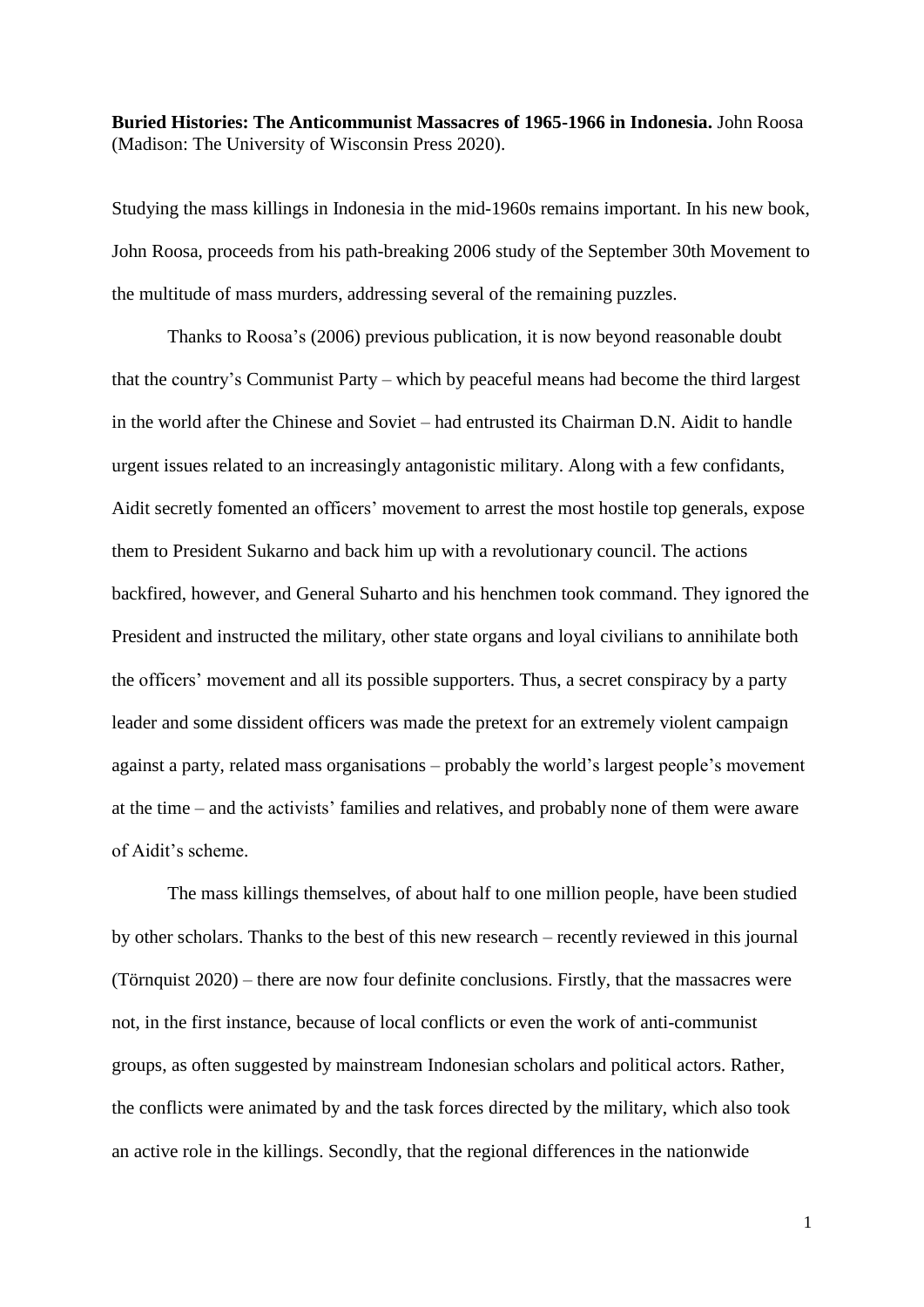military campaign were related to the relative strength and position of the military and their "civilian" partners, as well as the various actors' success in fomenting local conflicts. Thirdly, that the central state direction and targeting and demonisation of a very wide group of people as "enemies of the nation" and less worthy humans, mean that the killings qualify as genocide. Fourthly, that these dynamics – and their legacies – need to be analysed in the broad historical context of violent anti-colonial struggle, the Cold War and anti-imperial resistance, as well as persistent political amnesia.

However, as my 2020 review article concluded, there are also three remaining issues. What was the political economy and political agency that made possible the conspiracies in Jakarta in September-October 1965 and the subsequent suppression? What enabled the combination of militarily-propelled violence and the participation of the militias and the vigilantes? And what explains Indonesia's exceptionalism in terms of the absence of a major new leftist dimension in its contemporary politics, even when compared to other countries who have faced severe repression? John Roosa addresses some of these issues in his new book.

Roosa begins with the question of what made Aidit participate in the officers' movement. Numerous scholars and activists have found it difficult to accept that the leader had to engage in a conspiracy, given that the party, and radical nationalists in general, seemed to have benefitted from Sukarno's Guided Democracy. Roosa responds by referring to the party's own review of its history – the first version of which was ready just before the crackdown, but only published in 2014 – and advises reading it through a Gramscian lens. From this perspective, according to Roosa, the party focused on a "war of positions" to occupy the "trenches" and "permanent fortifications" to gain political and cultural hegemony – in contrast to a "war of manoeuvres" such as general strikes and insurrections to win definite victories. According to the party history, the adherence to Guided Democracy had

2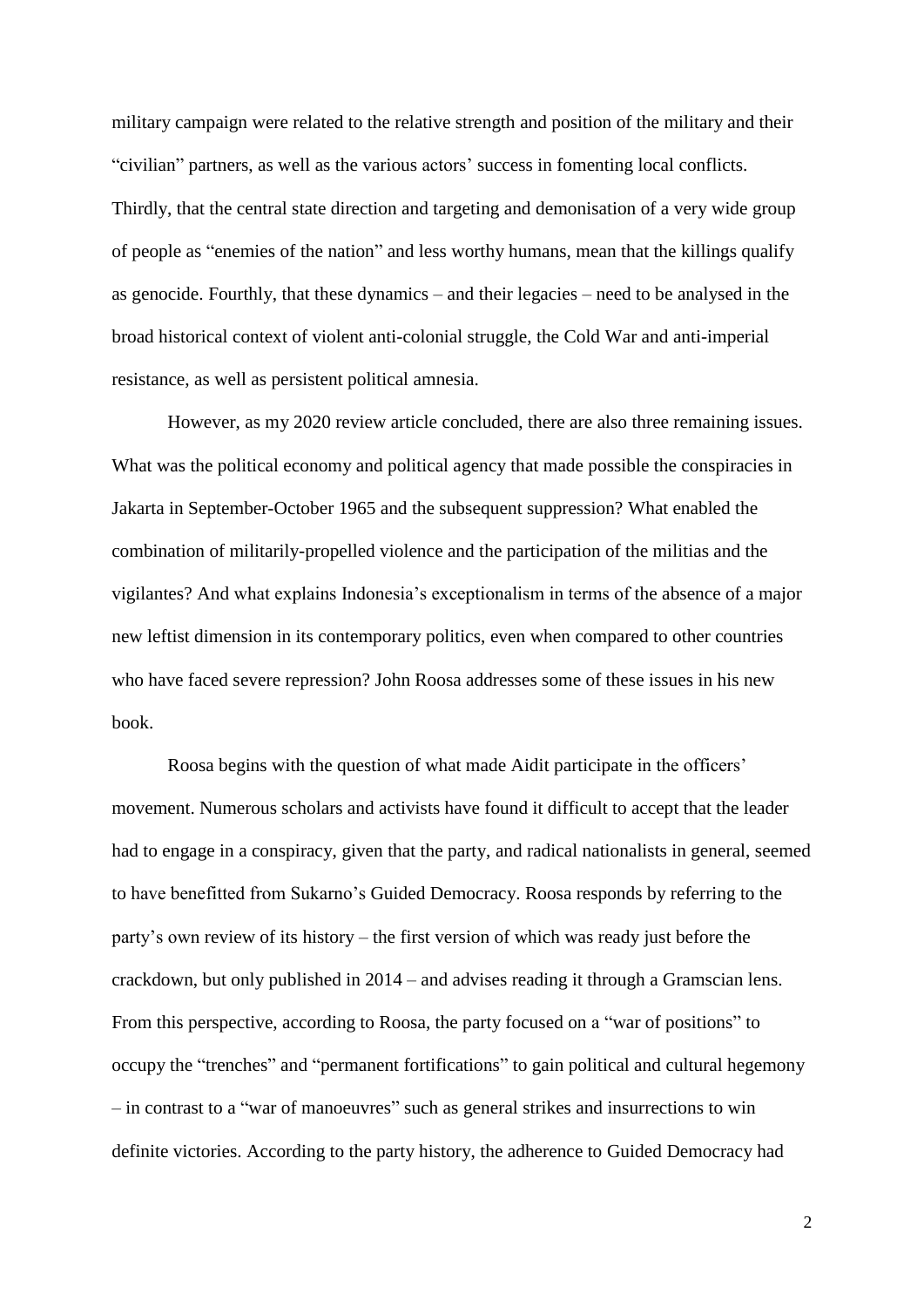served the progressives well. It had been possible to mobilise huge numbers of workers and peasants and to make headway within the state – in Sukarno's so-called *NASAKOM* forums and among teachers as well as administrators and even soldiers. Sukarno's NASAKOM front comprised representatives of the nationalist, religious and communist parties and movements that adhered to Guided Democracy, which in turn was supervised by the President and the military. The PKI was well aware that it influenced Sukarno's ideology and priorities. Roosa accepts this but says the trouble was how the Communists would contain military power and, more precisely, quell the leading generals who considered a "war of manoeuvre" of their own. Gramsci, Roosa claims, had no answer; and Aidit tried – but failed – to proceed by way of the party's special bureau, which initially was aimed at gradually achieving predominance within the military, in a similar way as when parties and unions were active in workplaces.

There is much to this, but the problems for the party and progressives were more fundamental. In Hindley's view (1962), the Communists had been "domesticated," and in my analysis of its strategy, the anti-imperialist campaign it led, for example, had not enabled the workers to even stage limited strikes and contain the military in the many nationalised companies (Törnquist 1984). Similarly, the radical peasant actions for land reform had to be called off in late 1964 because of insufficient local unity to withstand opponents. A few months later, the risk of military intervention prevented Sukarno from favouring leftistnationalists and communists, and marginalising conservative members of his *NASAKOM* front. And the military was in control of the campaign against Malaysia. (As Melvin (2018) shows, they could even make use of the command structure to crack down on the Communists.) Worst, the focus on equal citizens' rights and democracy as a unifying framework for class struggle and democratisation of the state apparatus – which until 1958 had been almost as successful in Indonesia as in the Indian state of Kerala – had been jettisoned in favour of Guided Democracy. So, the Communists' and the broad progressive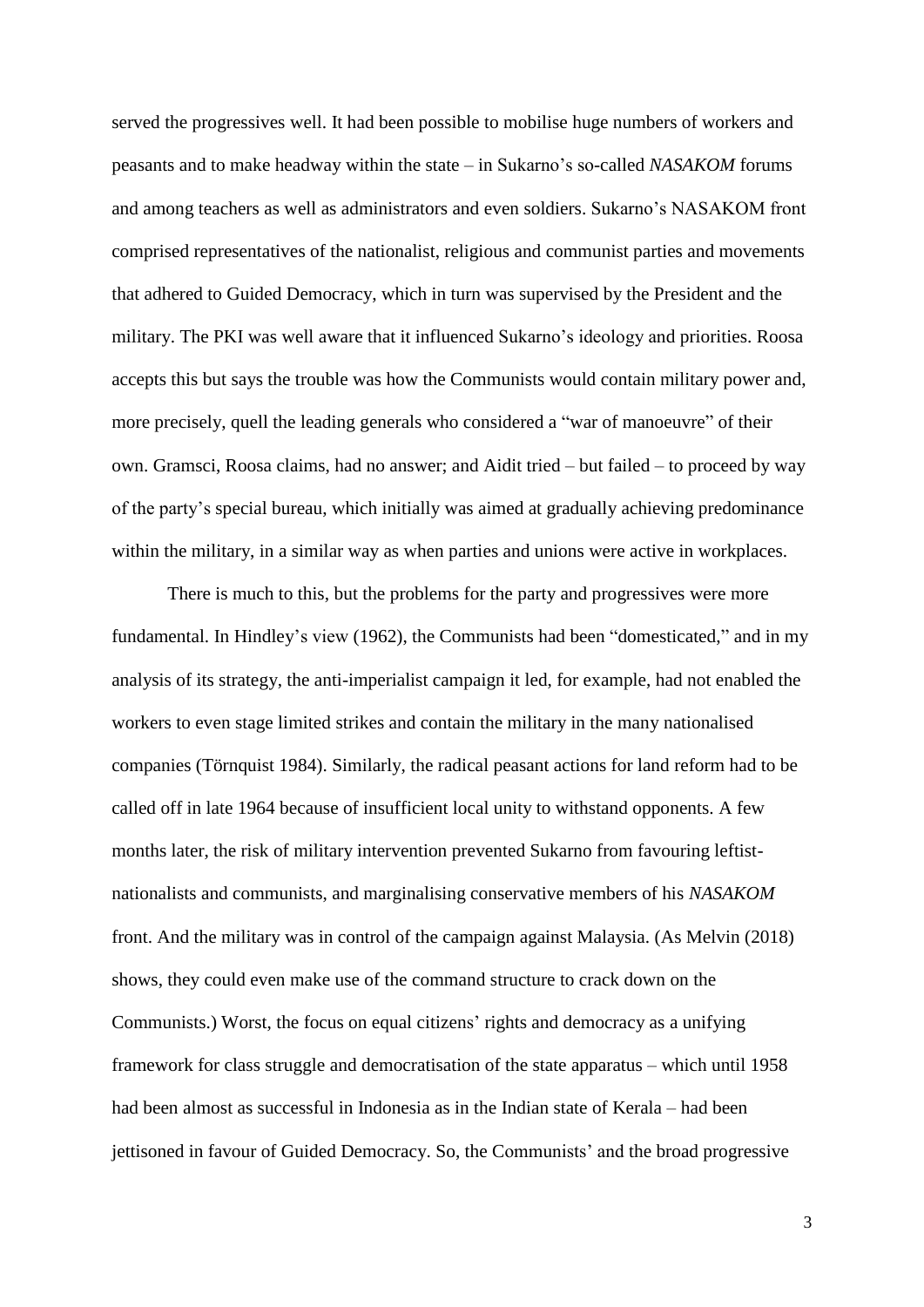movement's political and cultural hegemony was only on the level of general ideology and rhetoric, and short of sufficient power in the "trenches" and "permanent fortifications" to contain the military and their allies through democratic means. When the September 30th Movement failed, the military even managed, as Roosa shows, to block the progressives' (including Sukarno's) access to media, undermine their ideological hegemony and replace it with fabricated lies, demonising them as traitors.

Roosa's main contribution, though, is his careful oral history approach in case studies of the second unresolved issue about the dynamics of the military co-operation with militias and vigilantes. The author stands on the shoulders of previous research showing that the military was responsible for the killings. But he applies a longer historical perspective. And his cases complement other, previous studies of especially Aceh, with early and firm military direction of the murders, of West Java, with equally firm military direction of detentions but few killings, and of East Java, which witnessed the extensive participation of both the military and civilians in vast slaughters. Roosa himself turns to the massacres in Central Java, based on central military intervention in the progressives' own bastion, and in Bali, a Sukarnoist stronghold, along with some leftists, but also of conservative nationalists and the site of later military intervention. He adds the cases of South Sumatra and Riau, with radical oil and plantation workers and military officers and anti-communists, but which saw very different numbers of people killed.

Despite the variations, there are crucial similarities, and the differences point to the dynamics of the shared triangular relation between the central and local military and anticommunist groups. If one, like Roosa, applies a long historical perspective, it is clear that there had been various kinds of frequently intensive conflicts in the different provinces over the years, but no serious incidents of mass terror and killing – until propelled by the military. Another common pattern is the sequence. The initial pogroms and killings were in the open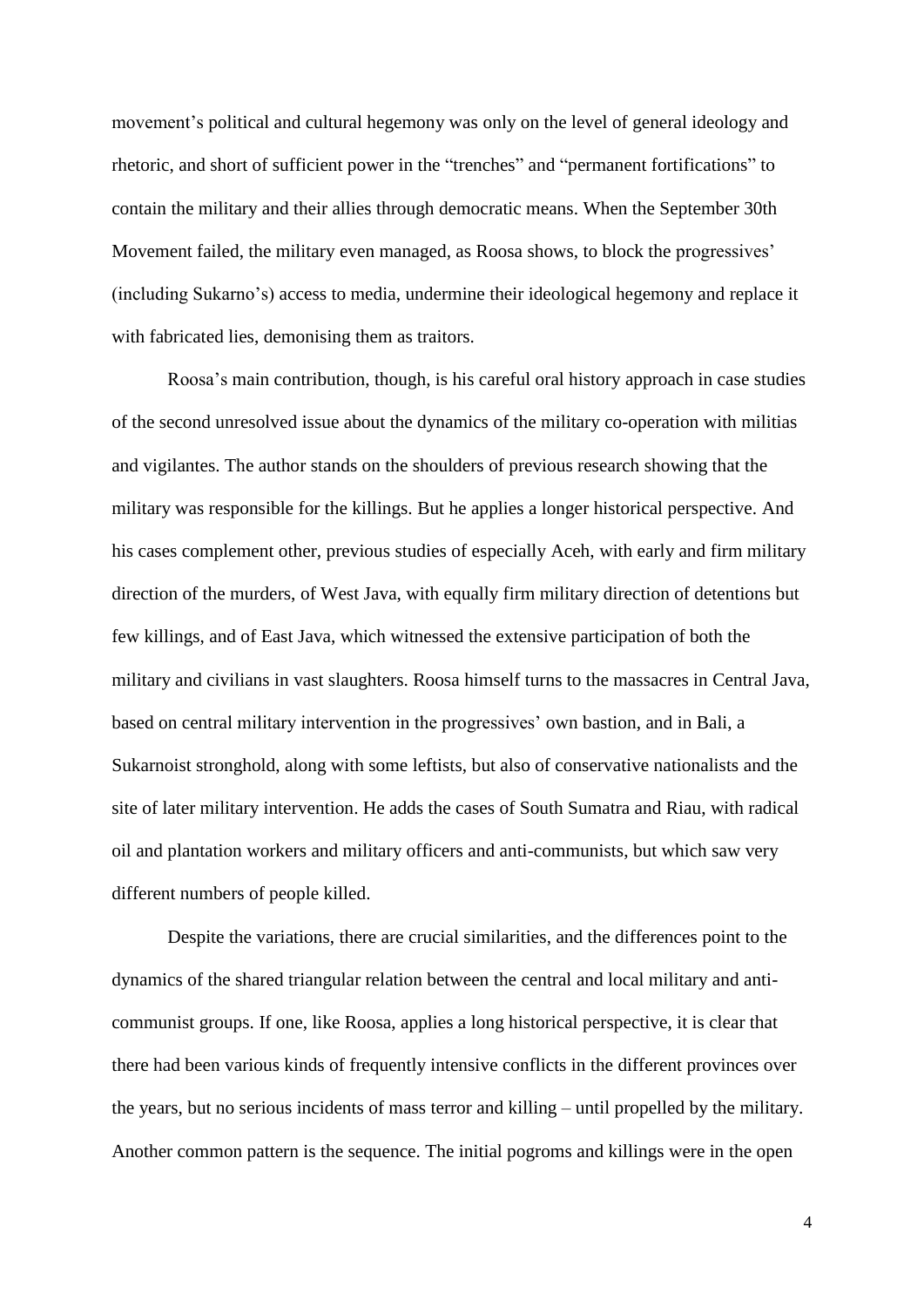and, while facilitated by the military, often involved anti-communist vigilantes and militias, who were thus given prime attention by many observers. The progressives were unprepared and without any instructions other than to stay calm and rely on President Sukarno's ability to resolve the crisis. Meanwhile the military focused on large-scale detentions, assisted by the anti-communists. At times, the local progressives preferred detention to mob violence, hoping for decent treatment by the authorities. But internment, rather than summary execution, only happened when provincial military and political executives were loyal to the president and professionalism – most clearly in West Java, initially in Bali and for somewhat longer in South Sumatra and especially Riau. Thereafter the most extensive massacres involved the secret executions of "disappeared" detainees, carried out by the military and, under their active supervision, by militias. This was the case in East Java, where Muslim vigilantes and militias were particularly active, was apparent at an early stage in Central Java but was delayed in Bali – where it took until December 1965 for the central military to intervene and organise perhaps the most horrendous killings in the country, in co-operation with right-wing nationalist militias.

Roosa's supplementary historical sequencing and contextual analyses of the triangular relations between the central and provincial military (along with some governors), and the vigilantes and militias are careful and convincing. It remains to be thrashed out what this suggests in terms of the roots and dynamics of genocides and what the implications are for the renewal of human rights and progressive politics. Obviously, on the one hand, the most massive killings were associated with military leaders who in addition to their central orders practiced indirect citizenship via communal groups, including religious vigilantes and militias. This was along the same lines as colonial despotism combined with indirect rule and suppression of subordinates and "less worthy" people. On the other hand, cases of restraint were related to military and pro-Sukarno civil officers who upheld professionalism and

5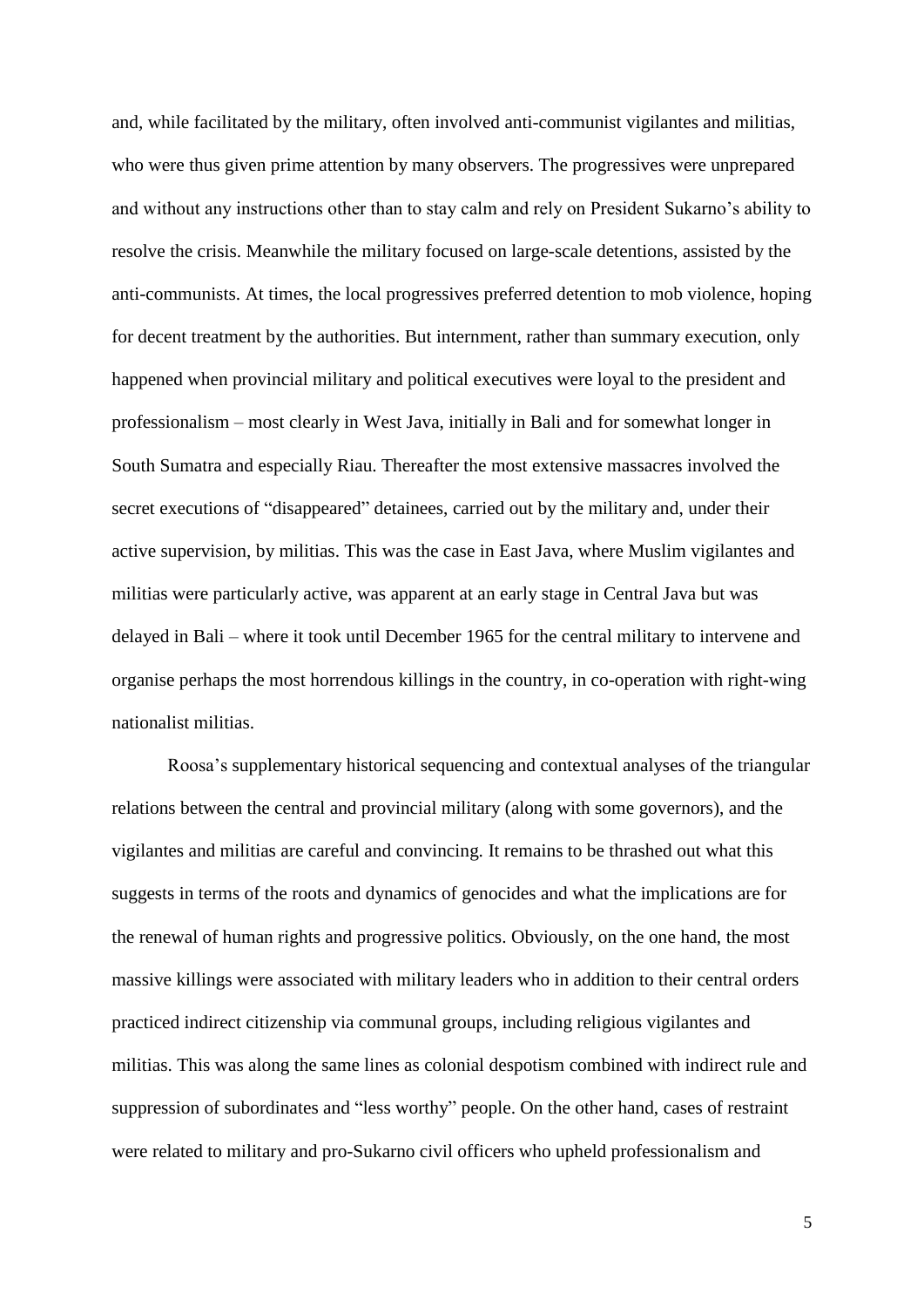defended direct citizenship under Guided Democracy. But, as drawn attention to in my previous review article, the latter was not enough to repel the forces of reaction. This was because the old focus of progressives on not just elections but, also, fundamentally, on equal citizens' rights and democratic mediation via civic parties and organisations, which had served them so well until the late 1950s, had been given up (see van Klinken 2020). Thus this political and social dimension could not be used as a shield and possibly needs to be reinvented today as a political precondition for human rights.

In this respect, an additional quality of Roosa's readings of the communists' strategy and, in particular, the relations between the central and provincial military (plus some governors) and the vigilantes and militias, is that they may also serve as vital inputs in further discussions about new progressive politics.

## **Olle Törnquist**

Department of Political Science, University of Oslo, Norway **Email**: olle.tornquist@stv.uio.no